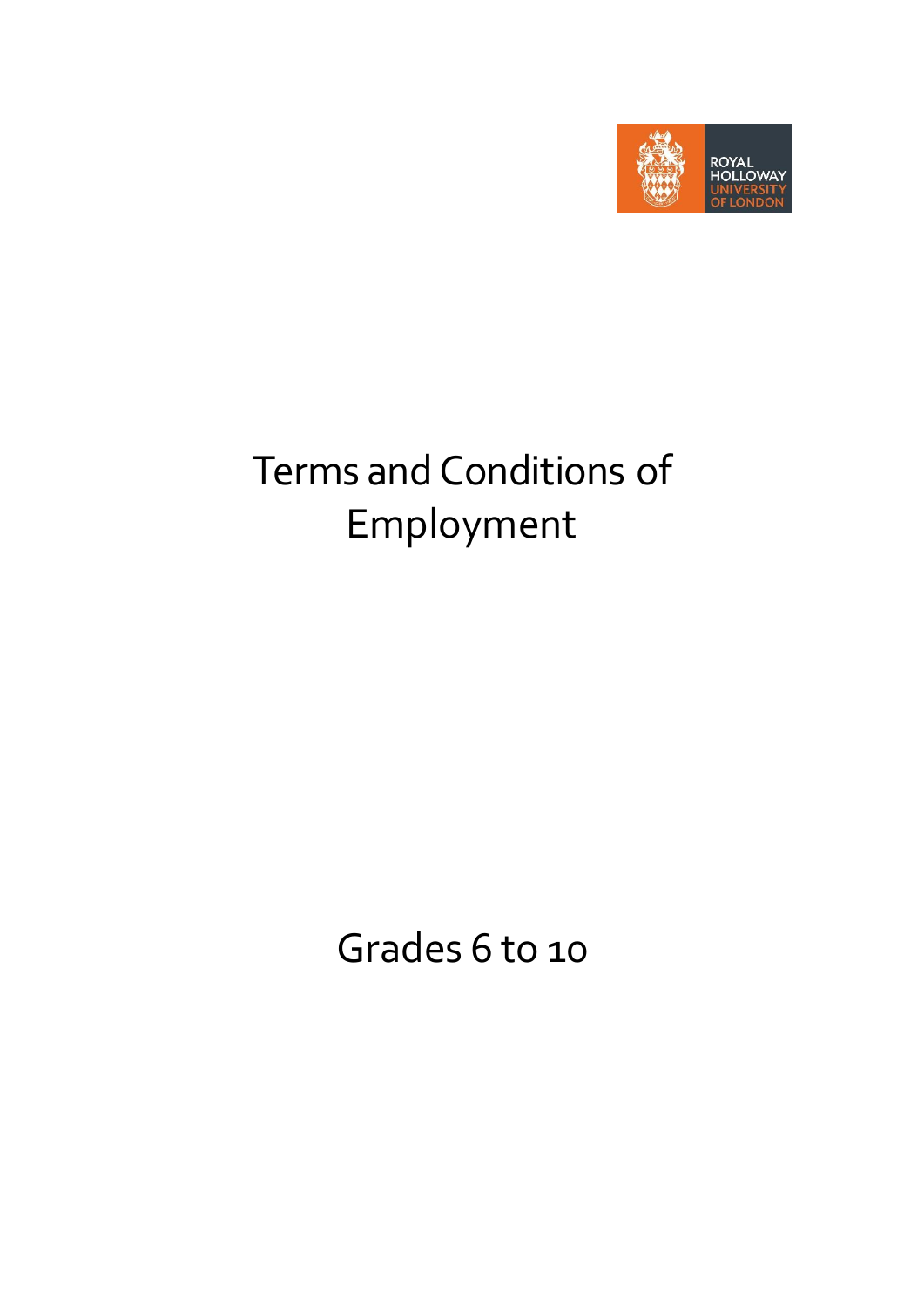# **ROYAL HOLLOWAY University of London**

# **TERMS AND CONDITIONS OF EMPLOYMENT FOR STAFF IN GRADES 6 – 10**

## **GENERAL**

1. The purpose of this document is to set out the basic terms and conditions under which members of the College Staff in Grades 6 to 10 are employed by the Council of the College (hereafter called "the College"). Together with your letter of appointment, job description or task list, the provision of any collective agreements made between the Council and recognised trade union, and appropriate College Statutes and Regulations, it forms your contract of employment with the College.

#### **DUTIES**

2. The main duties of your post are specified in your job description, or role profile and task list. These documents will be reviewed annually, and revised if necessary.

# **PROBATION**

- 3. Your first year of service will be probationary. Any variation from this will be detailed in your letter of appointment.
- 4. Probation is managed in accordance with the [Probationary](https://www.royalholloway.ac.uk/staff/assets/docs/pdf/human-resources/probation-guidelines.pdf) Guidelines. Full details of these are available on th[e Staff Intranet.](https://www.royalholloway.ac.uk/staff/your-employment/home.aspx)
- 5. The probationary period may be extended or your appointment terminated if your performance during the first year is not considered to be satisfactory.

## **HOURS OF WORK AND OUTSIDE WORK**

- 6. There are no specified hours of work, but your appointment is full time unless otherwise stated in your letter of appointment. A notional 35 hours per week is used as a reference for calculating pro-rata hours as appropriate. The standard working week is Monday to Friday unless otherwise agreed at appointment or with your Head of Department.
- 7. Within the requirements of the Working Time Directive (or prevailing legislation), you may undertake paid work for another employer outside of your College working time. You must get your Head of Department's permission before taking additional work and must ensure that it does not interfere with your College duties.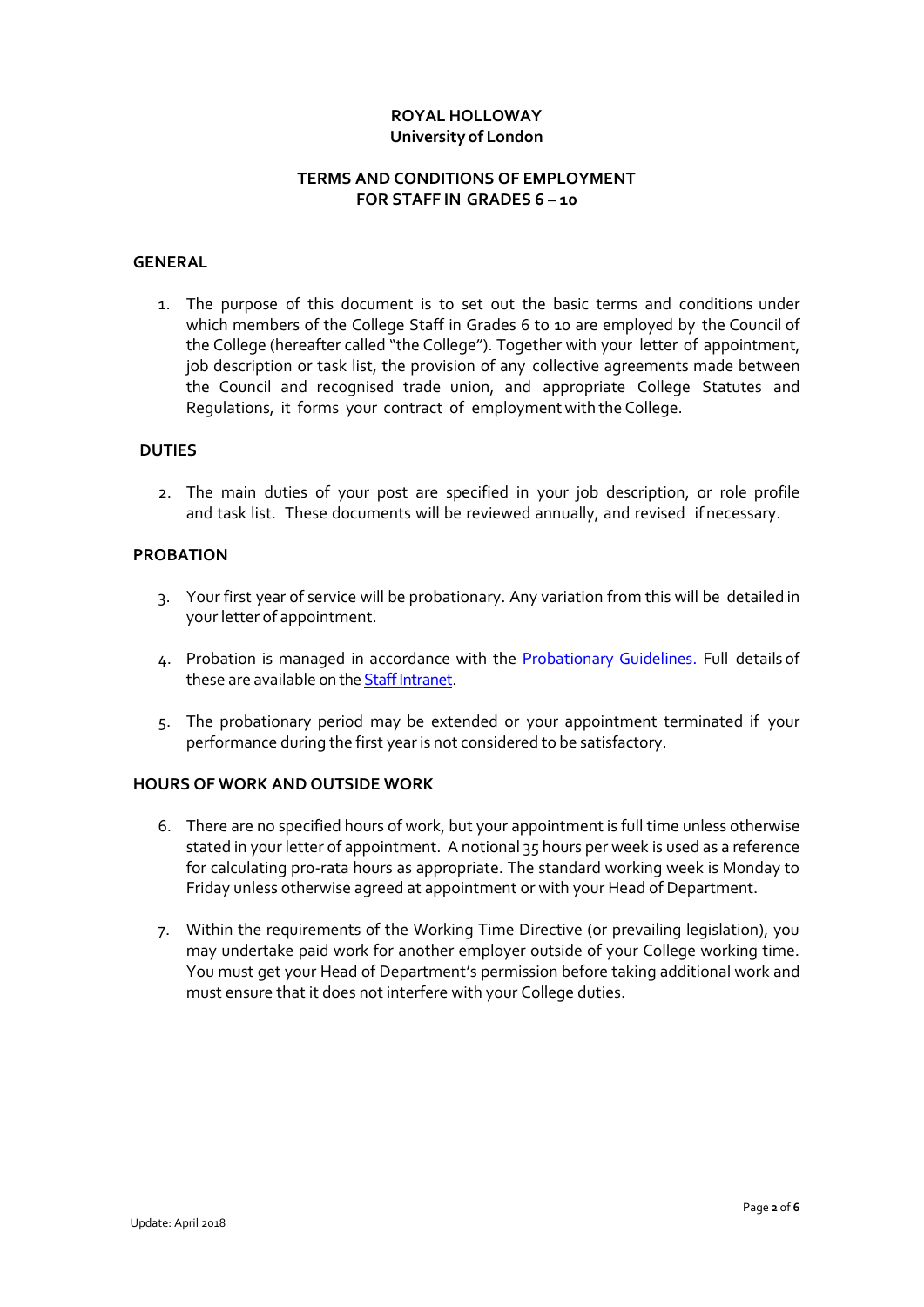- 8. All consultancy must be undertaken in accordance with the terms of the College's [Consultancy](https://www.royalholloway.ac.uk/staff/assets/docs/pdf/policies-hub/research-and-enterprise/consultancypolicy.pdf) Policy.
- 9. Occasionally, staff in Grades 6 to 10 will by mutual agreement in advance be required to attend College for events or other agreed work on a Saturday or Sunday (or day 6 or 7). In these instances, and with the prior agreement of your Head of Department, you will be entitled to time off in lieu as compensation. In exceptional circumstances, and with prior agreement of the Director of HR, arrangements can be made for overtime worked on days 6 and 7 to be compensated by payment appropriate to the allowance for time off in lieu.

## **SALARY**

- 10. Your salary and grade will be specified in the letter of appointment and notified in writing thereafter.
- 11. The annual incremental date is 1st August for staff on an incremental scale and in post on 31st January. The date on which your first increment is due will be specified in your letter of appointment.
- 12. Staff automatically move up one incremental point every year until they reach the top non-contribution point of their grade. The current RHUL single pay spine are available on th[e Staff Intranet.](https://www.royalholloway.ac.uk/staff/your-employment/home.aspx)
- 13. The College will operate a fair and transparent process with clearly defined and applied criteria which will be implemented for the award of accelerated incrementation within the main scale, and the award of contribution points.
- 14. Salaries are payable monthly in arrears, no later than 27th of the month, by credit transfer.
- 15. The RHUL salary scale is determined by collective agreement with the trades unions recognised by the College. Cost of living awards are determined by collective agreement between the Universities and Colleges Employers Association, acting on behalf of the College, and the nationally recognised trades unions.

# **DEDUCTIONS FROM PAY**

16. The College may recover any overpayment of salary or expenses incurred. Examples of these include an overpayment due to a miscalculation or managerial error or due to excess annual leave taken at the date of termination. The terms of any repayment will be agreed in consultation with the employee concerned, including the option to have the payment scheduled across a number of months and years.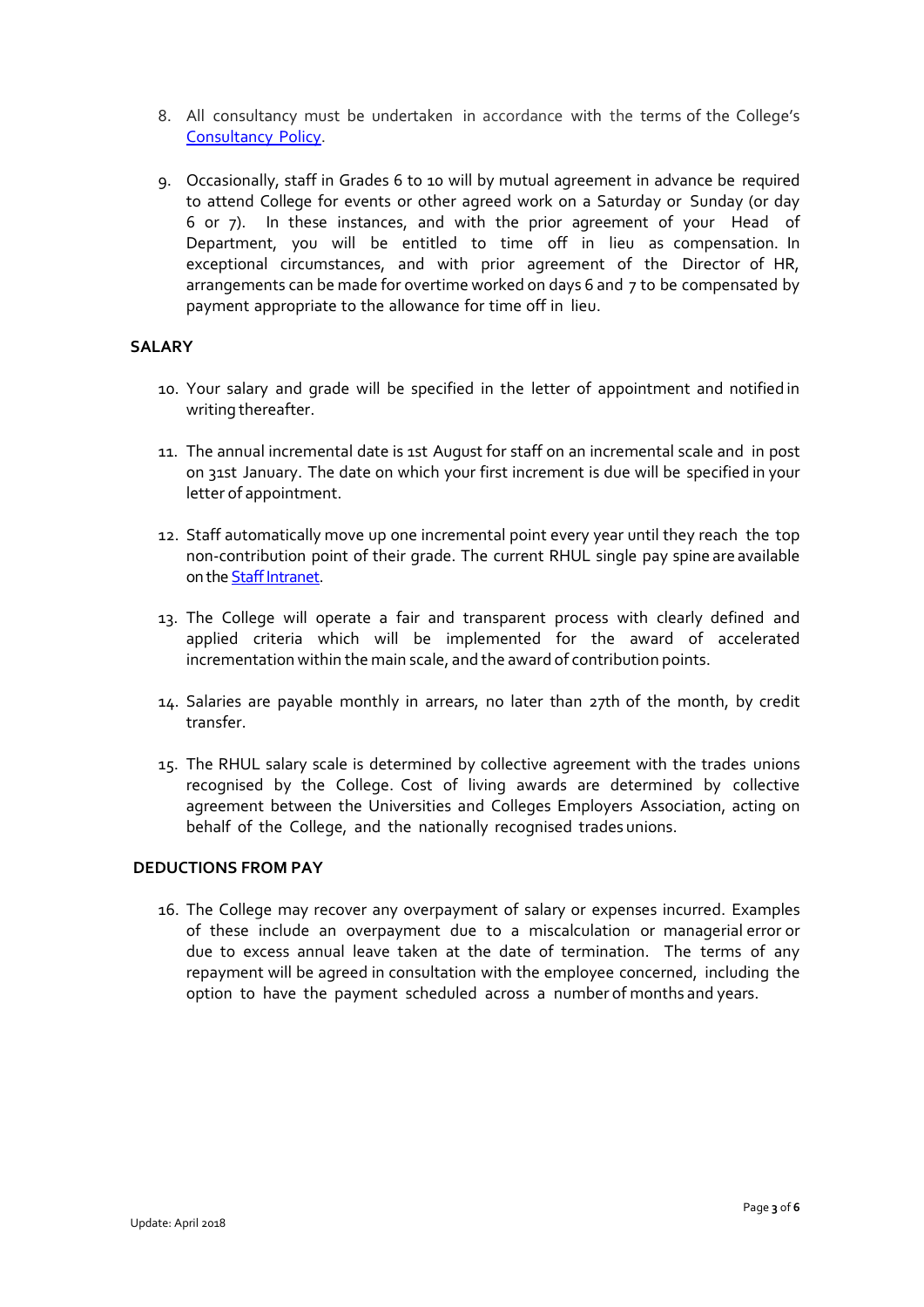# **HOLIDAYS**

- 17. You are entitled to 27 working days paid holiday a year. Annual leave is pro-rated for part time staff. You are also entitled to 8 statutory public holidays and, at the College's discretion, an additional 6 days holiday, shared between Easter and Christmas, when the College is closed.
- 18. The holiday year runs from 1st August to 31st July. Outstanding leave can only be carried over from one holiday year to the next in exceptional circumstances and only with the agreement of your Head of Department.
- 19. All leave must be agreed in advance with your line manager in accordance with local departmental rules and within the terms of the Working Time Directive (or prevailing legislation). Leave will only be approved according to the requirements of the service.

## **PENSIONS**

- 20. You are entitled to join the occupational pension scheme for staff in Grades 6 to 10 which is the Universities Superannuation Scheme (USS). The College operates SmartPension which is a salary sacrifice scheme. You will be automatically entered into USS and SmartPension unless the College considers you may not benefit from participation in SmartPension or you elect otherwise in writing. If you elect to join USS and opt out of SmartPension you will be required to contribute to USS according to the rules of the scheme, and the College will contribute an additional sum in order to finance the benefits of the scheme. If you have elected to remain in SmartPension you will sacrifice an amount from your salary equivalent to the amount of money that you currently pay into USS. The College will then make a contribution equal to the amount of salary you have sacrificed plus the employer pension contribution.
- 21. Your attention is drawn to the provisions of the Rules of SAUL and SmartPension within th[e Guide to SmartPension](https://www.royalholloway.ac.uk/restricted/contensis/finance/documents/pdf/smartpension-booklet-april-2016.pdf) and at www.saul.org.uk . The provisions allow you not to join, or to leave in certain circumstances and, subject to certain conditions, to enter or re-enter the scheme. This booklet also explains about electing not to join, leaving and rejoining the scheme.

## **TERMINATION OF EMPLOYMENT**

- 22. You may terminate your employment by giving three months' notice in writing to your Head of Department.
- 23. The College is required to give you three months' written notice of termination of employment.

# **ABSENCE THROUGH SICKNESS**

24. If you are unable to attend work because of sickness you must notify your line manager, Head of Department, or the person nominated for absence reporting, in accordance with the reporting rules for your department.

You are entitled to six months full pay and six months half pay during periods of absence due to sickness. The full sick pay scheme, which is amended from time to time, is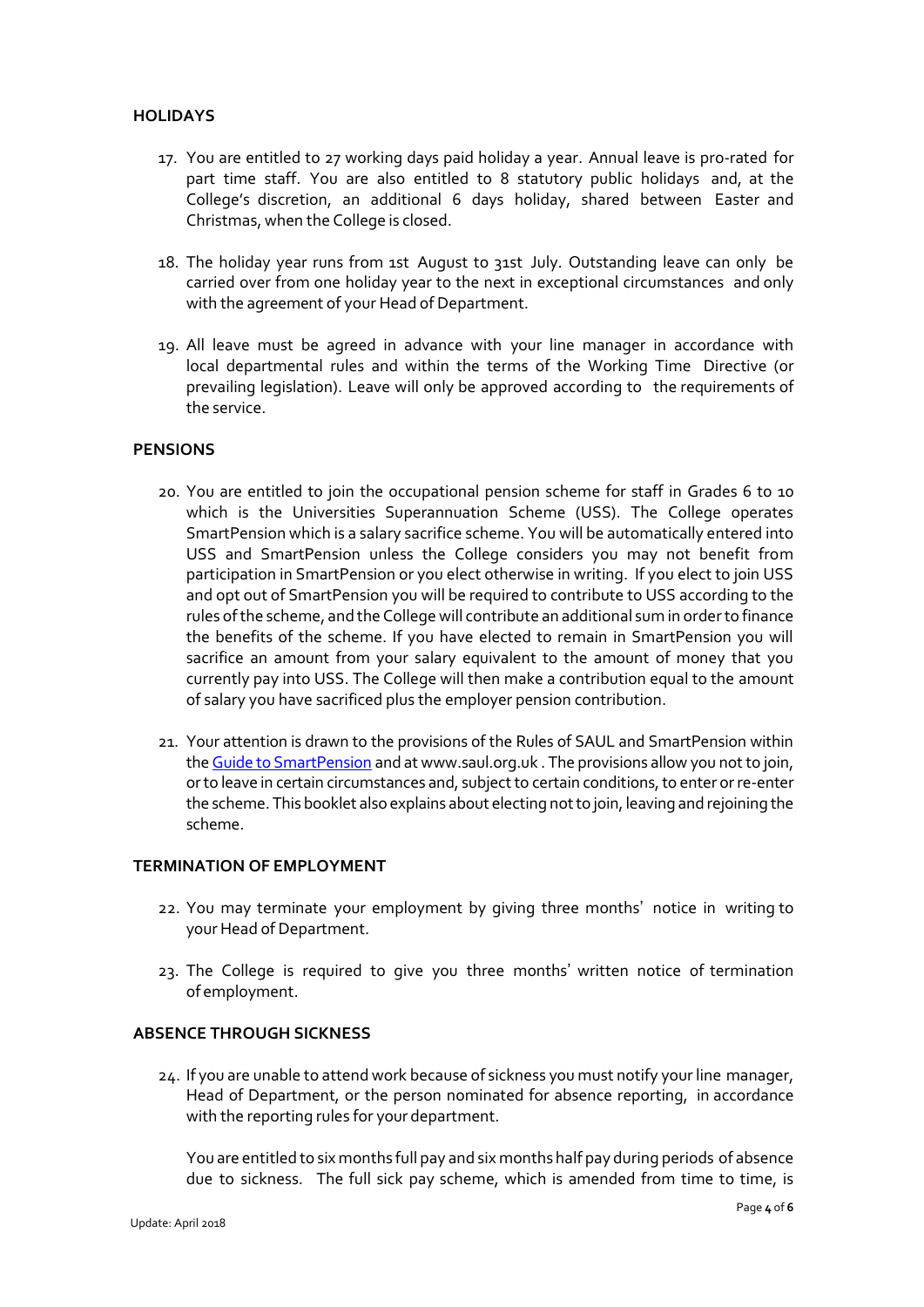available on the [Staff Intranet,](https://www.royalholloway.ac.uk/staff/your-employment/home.aspx) se[e Absence Management.](https://www.royalholloway.ac.uk/staff/your-employment/human-resources/policies-procedures-and-forms/a-h/absence-management.aspx)

# **FAMILY FRIENDLY AND MATERNITY POLICIES**

- 25. The College has an occupational [Maternity](https://www.royalholloway.ac.uk/staff/assets/docs/pdf/human-resources/maternity-leave-policy.pdf) Leave Policy.
- 26. Other Family Friendly entitlements include occupational paternity pay.

# **DISCIPLINARY PROCEDURES**

- 27. The [Disciplinary Policy and Procedure](https://www.royalholloway.ac.uk/staff/assets/docs/pdf/human-resources/disciplinary-policy-and-procedure.pdf) to your appointment is available is available on the [Staff Intranet.](https://www.royalholloway.ac.uk/staff/your-employment/home.aspx) Alternatively, a copy is available from the Human Resources Department on request.
- 28. There is a right of appeal against any decision reached under the disciplinary procedure. All appeals must be made in accordance with the terms of the procedure, in writing and to the Director of Human Resources.

# **GRIEVANCE PROCEDURE**

- 29. If you have a grievance relating to your employment, you should discuss the matter personally with your immediate supervisor in the first instance. Where this is not appropriate the matter should be discussed with your supervisor's line manager.
- 30. The College has a formal [Grievance Policy and Procedure](https://www.royalholloway.ac.uk/staff/assets/docs/pdf/human-resources/grievance-policy-and-procedure.pdf) which is available is available on the [Staff Intranet.](https://www.royalholloway.ac.uk/staff/your-employment/home.aspx)

## **EXPLOITATION OF INVENTIONS AND PATENTS**

31. If, in the course of his or her duties, a member of staff makes an invention which he or she believes to be commercially exploitable, this should be reported to the College in accordance with [The Exploitation of Inventions and Patents Code of](https://www.royalholloway.ac.uk/staff/assets/docs/pdf/policies-hub/research-and-enterprise/exploitationofinventionsandpatents2014-3.pdf)  [Practice.](https://www.royalholloway.ac.uk/staff/assets/docs/pdf/policies-hub/research-and-enterprise/exploitationofinventionsandpatents2014-3.pdf)

## **TRADE UNION RECOGNITION**

32. The College recognises three trades unions, the GMB, the UCU and Unite for negotiation and consultation concerning the terms and conditions of employmentfor its staff.

## **HEALTH AND SAFETY**

33. A copy of the College's **Health and [Safety Policy](https://www.royalholloway.ac.uk/staff/assets/docs/pdf/health-and-safety/health-and-safety-policy-final.pdf)** is available on the **Staff Intranet**. You are required to read this policy on appointment at the College. All members of staff are required to comply with the terms of the policy.

## **EQUAL OPPORTUNITIES**

34. The University of London was established "to provide education on the basis of merit